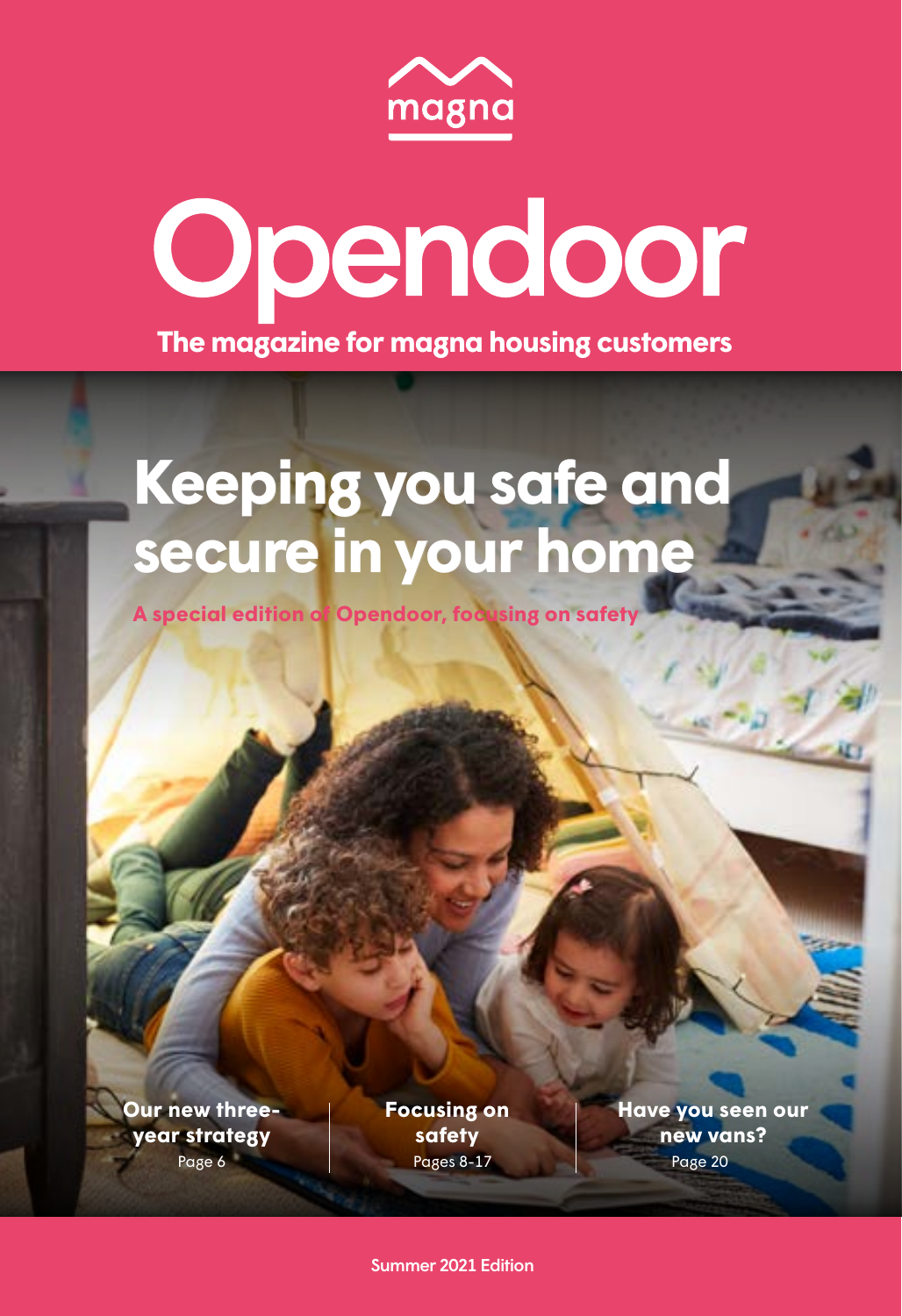## **Welcome**

We've recently launched our new three-year brilliant basics strategy and to suppport this, we're focusing this edition of Opendoor on one of our core objectives: keeping everyone safe and secure.

On [page 6](#page-3-0) we explain our new strategy and what it means for you. We've also made some pledges to support National Social Housing Safety and Compliance week (21-25 June), which are listed on [page 10.](#page-5-0)

On [pages 8-17](#page-4-0) we go into detail about what we're doing to improve safety and how you can help us to keep everyone safe. We've got information on fire safety, testing your smoke detector, what to do if there's a power cut, and we explain the importance of electrical testing and gas safety.

We'd like to involve you in shaping our safety services, so check out [page 9 f](#page-4-0)or information on how you can join our new customer safety group.

**General enquiries** contactus@magna.org.uk

#### **Postal address**

Everdene House, Railway Triangle Industrial Estate, Poundbury Road Dorchester DT1 2PJ

G

 $\mathbf O$ 

 $\odot$ 

**fin** 

**Online** [magna.org.uk](https://www.magna.org.uk/) Talking of groups, we're still recruiting for our customer scrutiny group. Se[e page 23](#page-11-0) for details. We also want to know how you want to get involved with us in the future, which you can see on page 3.

We've recently launched a new community development fund to support community projects in the areas where we have homes. If you have something you think could be improved in the area you live in, or know of a community project that needs funding, let us know. See [page 18](#page-9-0) for more details and how to apply.

Finally, I'd like to say thank you to everyone who entered our garden competition. Our panel of judges are looking forward to seeing them all virtually at the beginning of July. We'll be announcing the winners on our Facebook page in August and in the autumn edition of Opendoor. Good luck!



#### **Tanya Head** Marketing Manager &

Editor of Opendoor

### Get in touch Can we email you?

We'd like to contact you by email rather than letters in the post. It means we can get information to you quicker and it's better for the environment. Email us with your name and home address to update your contact details:

[contactus@magna.org.uk](mailto:contactus%40magna.org.uk?subject=)



# **How do you get involved to have your voice heard?**

Our new three-year strategy has customers at the heart, and in particular how we can use the views of our customers to improve our services. As part of this, we want to know what the best ways are for you to get involved with us, in what way suits you and how you can best give us your views so you feel you are listened to.

We believe involvement should lead to:

- Improved services
- A stronger customer voice
- Better neighbourhoods
- **Accountability**
- A higher level of trust
- Increased satisfaction
- Measurable change for the better.

Take a look on our website for the current ways to get involved with us: [magna.org.uk/community/get-involved-at](http://magna.org.uk/community/get-involved-at-magna )[magna](http://magna.org.uk/community/get-involved-at-magna ) 

We're keen to know how you want to do this. If you have any new suggestions, contact Neil Bliss, Customer & Community Involvement Officer, by emailing engage@magna.org.uk or calling 01984 635134.

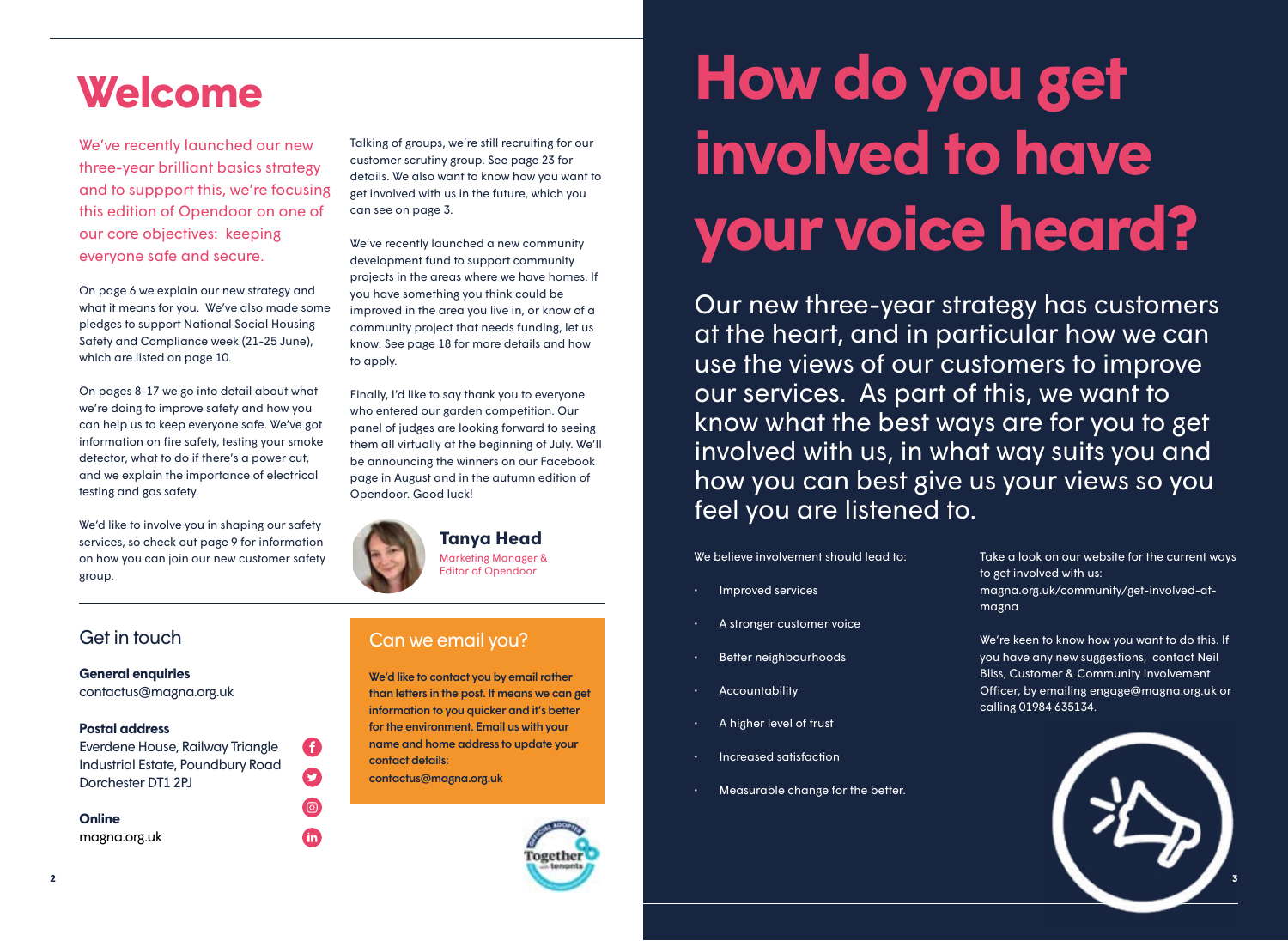

# **Magna's new digital home helps you manage yours**

At Magna, we know how precious your time is. So, we've been busy developing our website so you can access Magna customer services from anywhere at any time, making your life a little simpler.

 $\overline{C}$ 

**<magna.org.uk/digital-doorway>** Visit our website to find out more

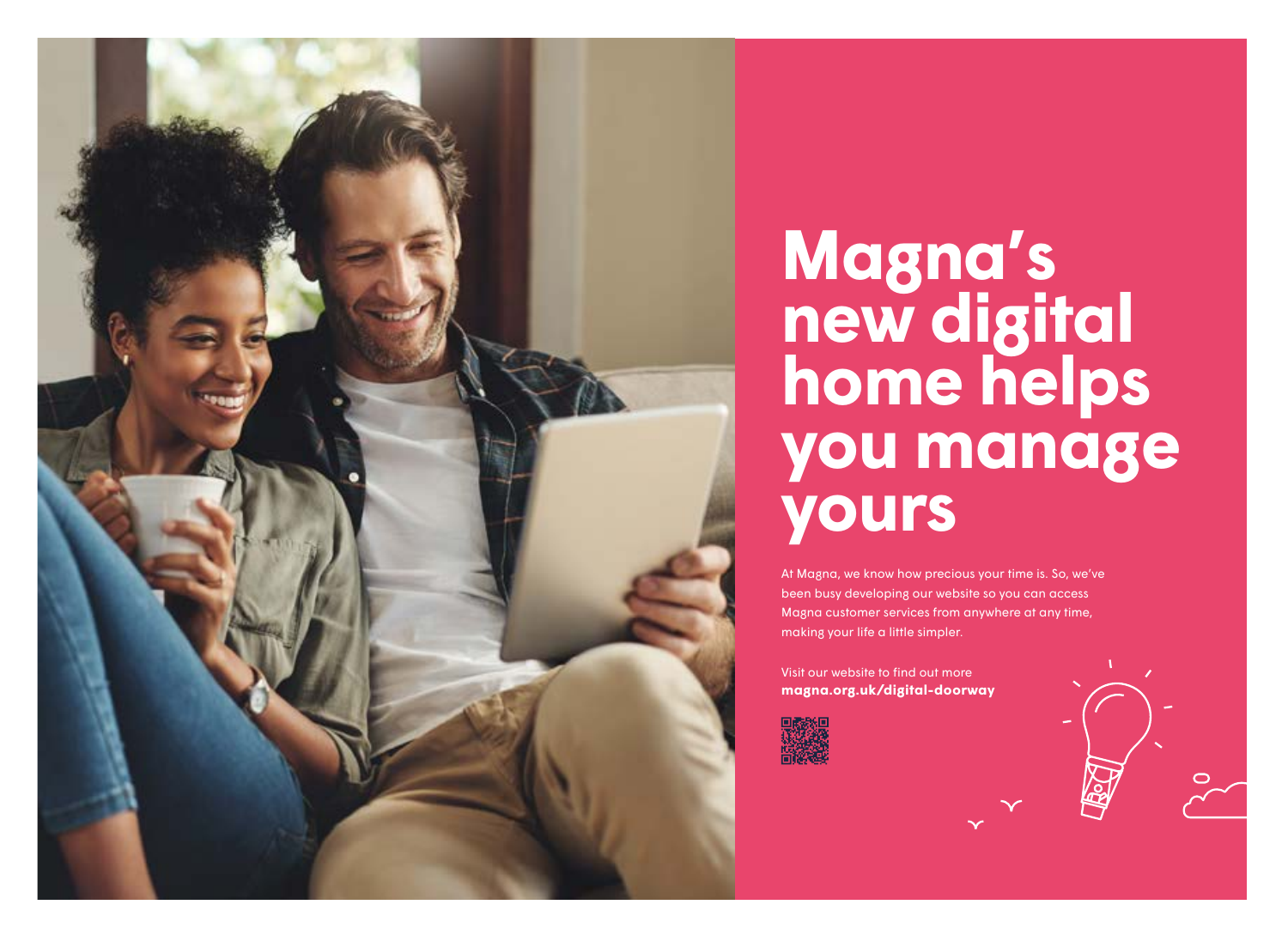<span id="page-3-0"></span>

I am delighted to share with you an important milestone for Magna.

Over the last 18 months people across Magna have been working hard to reshape our business to deliver our services in the way you, our customers, have told us you want. This work has culminated in a new three-year strategy, and I am pleased to be able to share this with you.

We've called it our brilliant basics strategy, and it marks the first three years of our journey to achieving our vision of creating great homes together. It focuses on delivering the basics, brilliantly, to make sure that we provide a great experience for customers and colleagues, that we are a great organisation to partner with, and that

we are meeting, if not exceeding, both our regulatory obligations and the service standards you rightly expect from us.

In developing this strategy we have talked to our customers, our partners and our colleagues. We wanted to make sure that it reflects our collective ambitions and creates a clear future direction for us to develop, together. It is fully supported and endorsed by our Board, who have worked closely with the executive and leadership teams to develop and create a strong framework of trust and ambition to make sure we deliver this.

You are at the heart of this strategy, as with all our work. This is reflected in our values, our strategic priorities, and the objectives

and outcomes we have set ourselves. We know that we're here to serve and support you and that we need a strong team with the right skills and competencies to deliver this. We are delighted that our strategy reflects the feedback we have had from many customers and you will see that we are looking at strengthening your voice so you are able to shape and influence the services we provide.

We have already started to transform our organisation to make sure we are ready to deliver this strategy, with new Board members and directors who will make sure that we are on track, have the right skills and knowledge, and keep customers at the heart of everything we do. You can read more about this here on our website: https:// strategy.magna.org.uk/

I'm proud of this new strategy, and I know it is a very ambitious plan but I also know it is absolutely deliverable through the commitment and hard work of our teams. I look forward to keeping you updated on our progress as we move into a new phase of evolution for Magna.

Selina White Chief Executive

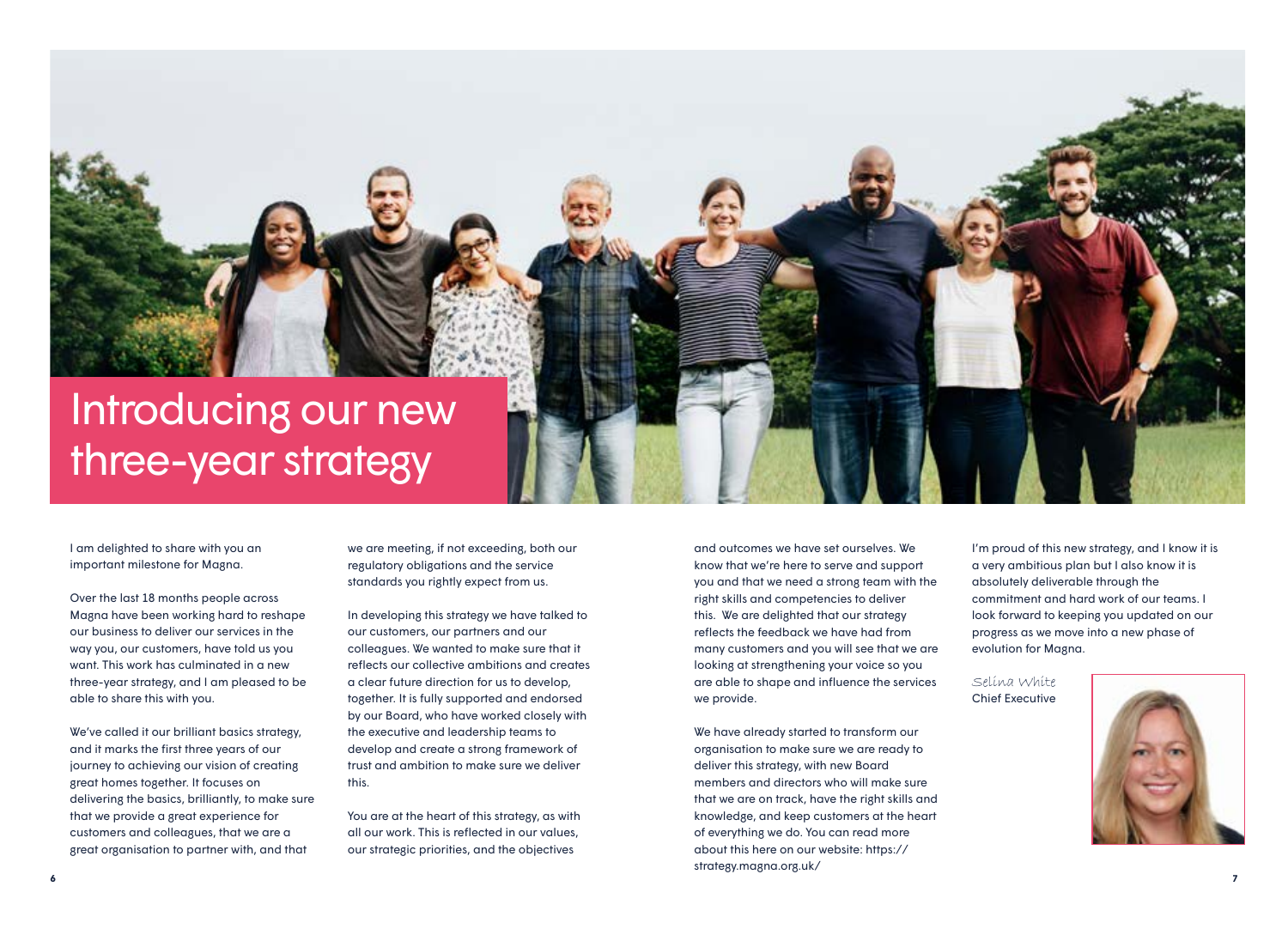# <span id="page-4-0"></span>**Focusing on safety**

With the launch of our new three-year strategy, we wanted to take some time to share with you some of the priorities and areas where we're looking to develop.

Safety is one of the key themes of our strategy, particularly the safety of our customers. We asked David Greenhalgh, our Director of Asset Management, to tell us why this is a priority and what will be different.

Well I can't think of anything more important loved ones. That's why I am so pleased that safety features so prominently in our strategy – as one of our key objectives and also as a value for Magna – the value is "always safe". We know there is a focus on safety nationally and quite rightly, and we know that we have a huge role to play in making sure your homes are safe and in communicating with you about

We've started as we mean to go on with extra money allocated to fire safety. We've recruited a new building safety manager, Stephanie Lloyd Foxe, who has responsibility for all our blocks of flats and we'll be making sure that all our buildings are as safe as we can make them with increased inspections and fire risk assessments, repairs and new safety equipment, such as fire doors and alarm systems.

We know that you, our customers, are key to this work and we'll be working with you to develop our new safety standards and to keep up to date with what is important and of concern. We want to develop a really open dialogue with you so we can work together to keep our homes safe.

We also want to make sure that you know how you can keep your homes and communal areas safe. We'll be producing information and updates to help with this, and make sure it's easy to use and makes sense!

We're making sure that our workforce has safety at the heart of all they do and we're increasing their expertise and skills so whatever they do, wherever they are, they can make sure that our homes, and therefore our customers, are safe.

This is the beginning of our work to deliver our strategy, and to make sure that we have safety at the heart. I'm really looking forward to working with you to make sure that we are always safe.

Director of Asset Management



## Meet our new Building Safety Manager

I am really excited to have been appointed to the important new role of Building Safety Manager. I will be responsible for a newly created building safety team, all of us working to ensure that you are safe in your home.

The law is changing with the new fire safety and building safety bills and I'll be ensuring we meet the new requirements of this legislation and introduce best practice in respect of safety.

I have worked for Magna for 19 years, in various roles in our maintenance and asset management teams. I've always been passionate about customer safety - for me there is no greater satisfaction than knowing that I'm contributing to keeping people safe in their homes.

### New customer group for building safety

We want your help to set up a new customer group focusing on building safety. We'd love to hear from anyone that is interested in this topic. You'll work with us to ensure the group is inclusive and captures a wide range of customer views.

If you'd like to influence how we do things to keep you and your home safe, please email engage@magna.org.uk or call 01984 635134.

One of my key aims is to ensure that a culture of trust, co-operation and information sharing is forged with customers so that we can work together to increase performance and visibility in this vital area.

We'll be setting up a customer safety group, and would love to hear from anyone that would be interested in being part of this group that will be able to influence the way we shape our safety services.

It's a really exciting time at Magna, with the new three-year strategy, we've got lots to focus on and I can't wait to get stuck in to the new role and work with you all to improve building safety.

Stephanie Lloyd-Foxe Building Safety Manager

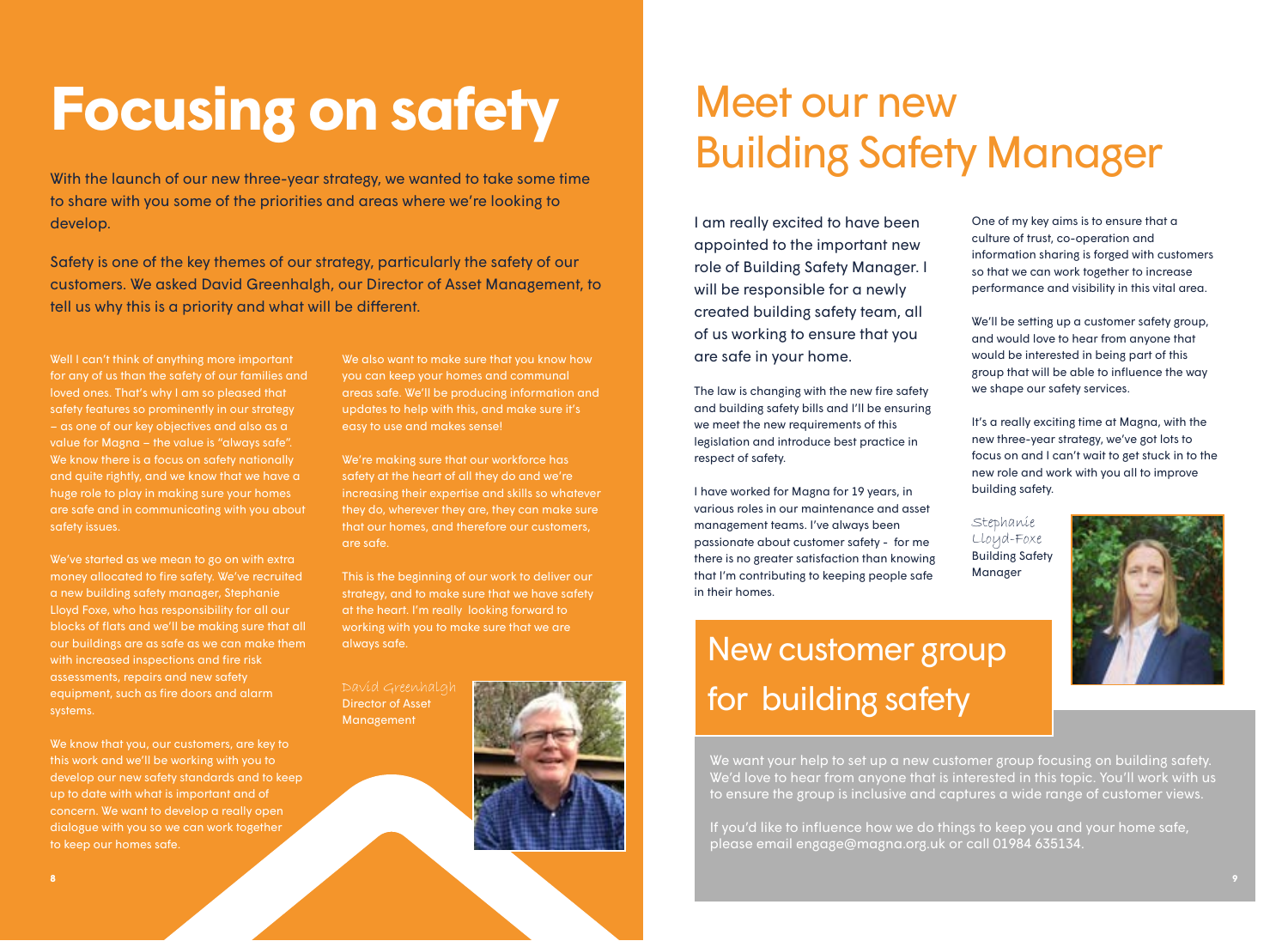# <span id="page-5-0"></span>**Our pledges to keep you safe in your home**

Your safety is really important to us - so much so that it's one of our core objectives over the next three years. To support this, we've also joined the National Social Housing Safety and Compliance campaign, publicly making the following pledges:

The safety of our customers and colleagues is our top priority at Magna.

"Always safe" is one of our key values. We'll be customer focused in our approach and work together to keep everyone safe.

We all take ownership and responsibility when it comes to safety.

Our information and advice about safety will be easy to understand and accessible for everyone.

There are lots of ways we keep you safe in your home, many of these measures we are required to carry out by law, while others are best practice. On the following pages, we share some of the ways we are keeping you safe, and how you can help us to do this.





### **Fire safety**

Fire is one of the biggest risks to you in your home. To reduce the likelihood of this happening we:

- Service your boiler once a year
- Test the electrical installation in your home - sockets, wiring and the fuseboard (read more about this on page 14)
- Install smoke detectors in your home (find out how to test your smoke detector on the next page).

If you live in a block of flats, we also:

- Carry out regular fire risk assessments
- Test fire alarm systems on a weekly basis • Carry out monthly health and safety
- 

There are specific laws that apply to fire safety in blocks of flats, which are in place to keep you safe, including ensuring that the entrance door to your flat is a fire door. It's really

important that you report any damage or repairs that are needed as soon as possible, and that you don't alter the door by:

- Removing door closers
- Installing letter boxes, cat flaps or spy holes.

These alterations can affect the integrity of the door, which would mean it wouldn't be effective at preventing the spread of fire through the building.

It's also really important that communal areas, hallways, corridors and landings are kept clear. This is to prevent fires starting in the first place, and to ensure you can get out safely in the event of a fire.

You can find out more about fire safety online at: [magna.org.uk/your-home/your-safety/](http://magna.org.uk/your-home/your-safety/fire-safety ) [fire-safety](http://magna.org.uk/your-home/your-safety/fire-safety )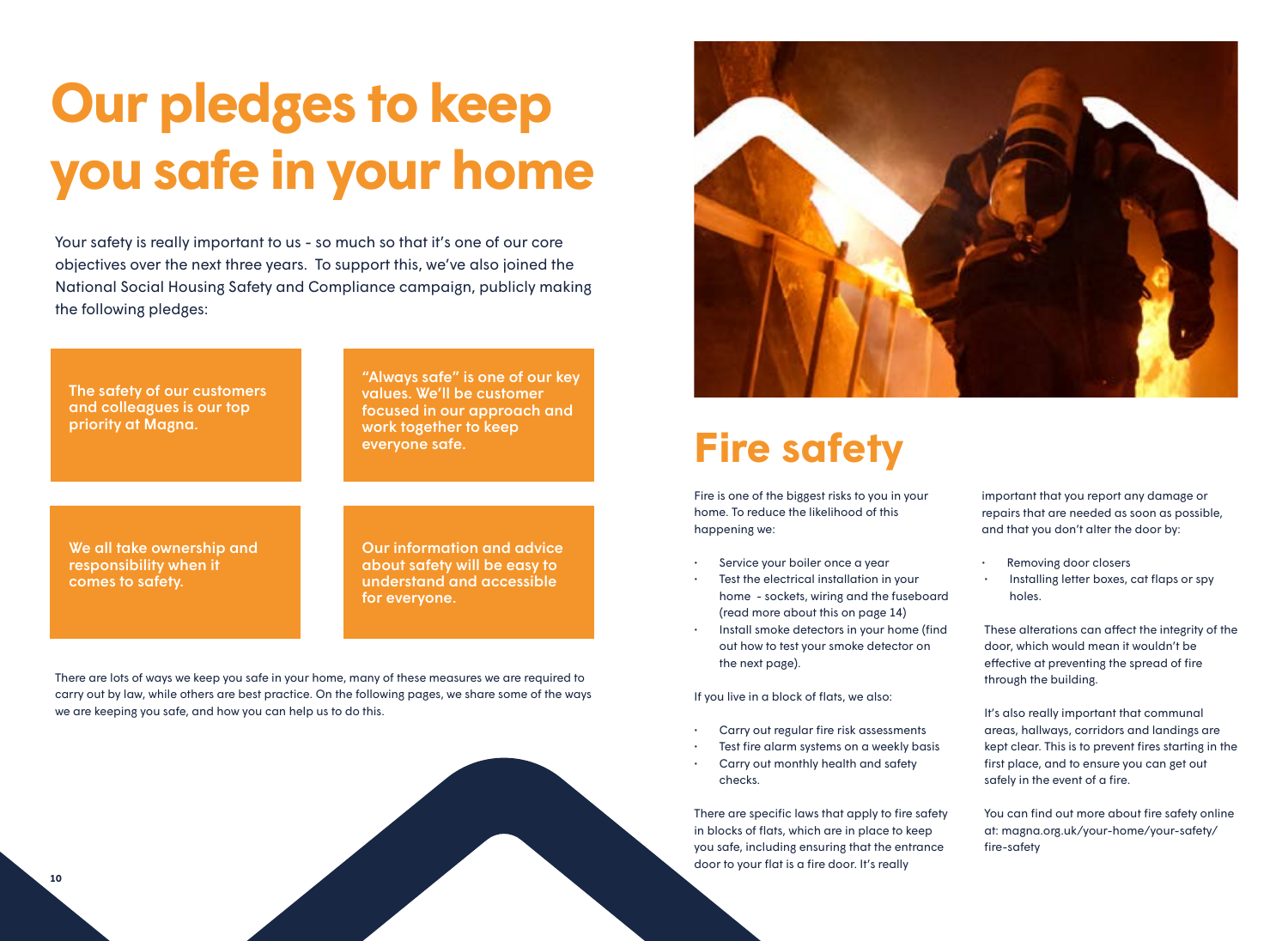

### **Testing your smoke detectors**

Smoke detectors save lives, but only when they are working properly. If you look after your smoke detector, it will look after you.

The key thing about a great home is that it is safe. Keeping you safe in your home is a top priority for us. Follow the handy guidance below to keep your smoke detector in top condition.

• Turn off the mains power to the detector (if it is on mains power) and the green light should go out. If it is not mains powered, take the battery out but remember to put it back in again.

- With the thin nozzle attachment, vacuum around the vents
- Clean the cover using a damp cloth and dry with a lint free cloth
- Turn the mains power back on and the green light should be on

You should test your smoke detector every week. If it isn't working, change the battery if you can. If it's still not working or you're unable to change the battery, please contact us.

### **What to do if you have a power cut at home**

When you have a power cut the first thing to do is to check if the power cut is just in your home, or if it affects your neighbours too.

To check if this affects just you or others in your area, you can check the following:

- If you live in a flat, you can check if the communal area lights work.
- If you live in a house, you could check if the street lights are working or check with your neighbours to see if they have power.

If you experience a power cut that affects you and your neighbours, please check with your supplier for any faults in the area and how long you might be without power.

If the power cut is just in your home, please check the following:

- If you're on a prepayment meter for your supply, check your meter to see if you have run out of credit. If you have run out, you should be able to add emergency credit to your meter, until you are able to go to the shop to top this up.
- If you're not on a prepayment meter, check to see if any of your trip switches have gone.
- Check with your supplier if there are any issues in your local area.

If you have checked all of the above and you still don't have power, please contact us and we will arrange for an electrician to come out to you within 24 hours.

### **Checking ID badges**

Knowing who is entering your home, and why, is important for keeping you, your family and your home safe and secure.

Our colleagues and contractors will always carry ID badges, usually on lanyards around their neck. You are welcome to ask to see their badge and make sure they look like the photo on it. If you are ever in any doubt about whether the person at your door is really working for us, please call us on 0800 358 6025 to check.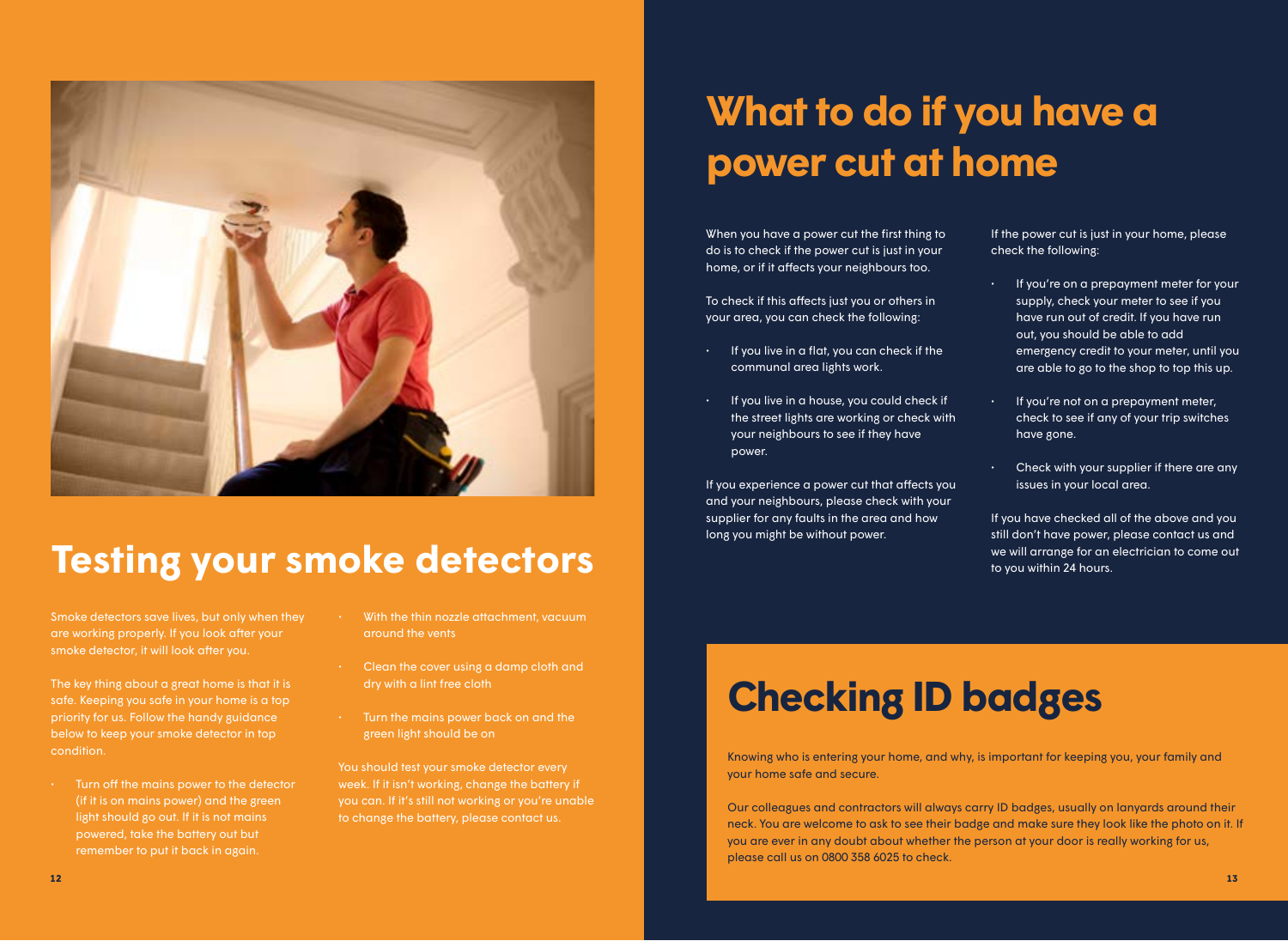

We come to your home to carry out electrical testing to make sure that the electrics in your home are safe. This is part of the important work we do to keep you safe in your home. It's so important that we are required by law to do it.

We will let you know in advance when your electrical testing appointment is, and we'll also send you a text reminder before we visit. It's really important that you are at home to let us in to do this.

While doing the testing, we may spot things that need fixing like a socket or light fitting. If we spot anything that could be dangerous, we will fix it straight away. If we spot something that needs fixing but is not dangerous, we will try and fix that while we do the test. If we run out of time we will arrange another appointment to come back.

# dos and dont's

#### Don't:

- Do it yourself! DIY wiring can lead to electical parts overheating, which can cause electric shocks, fires and death.
- Overload sockets. Plugging too many devices into one socket and using multiple extension leads can lead to overheating and cause fires.

#### Do:

- Allow electrical testing to take place. Regular checks are the best way to make sure electrical installations are safe and to spot potential problems before they become a danger.
- Buy reputable electrical goods. Cheaper, unofficial electrical products, such as phone chargers, may not meet safety regulations and could cause a fire.



## **Gas servicing**

We carry out a gas safety check every year in all homes that have a gas appliance or gas meter.

We will let you know in advance when your gas servicing appointment is, and we'll also send you a text reminder before we visit. It's really important that you are at home to let us in to do this.

If your home has a gas heating or hot water appliance it needs to be checked and serviced every year. This is a legal requirement for us, as your landlord, and we must be allowed access to complete this vital work.

For more information about gas servicing visit: [magna.org.uk/your-home/your-safety/](http://magna.org.uk/your-home/your-safety/gas-safety) [gas-safety](http://magna.org.uk/your-home/your-safety/gas-safety)

### If you smell gas, please follow these simple steps:

- Turn off the gas supply  $-$  the on/off lever can be found by the gas meter.
- Open all windows and doors
- Don't turn on or off any lights or sockets, strike matches or light cigarettes.
- Contact the National Gas Emergency Service immediately to report a gas leak on FREEPHONE 0800 111 999.

**14 15** gas appliance we will send one of our National Grid engineers will always 'make safe' when called to a suspected gas leak. This will generally be by switching off the gas supply. Once the engineer has made sure you are safe, contact us on 0800 358 6025 and we'll help you get your gas supply switched back on. If the gas leak was from your gas meter, you will need to contact your gas supplier. If the gas leak was from the team to fix the problem.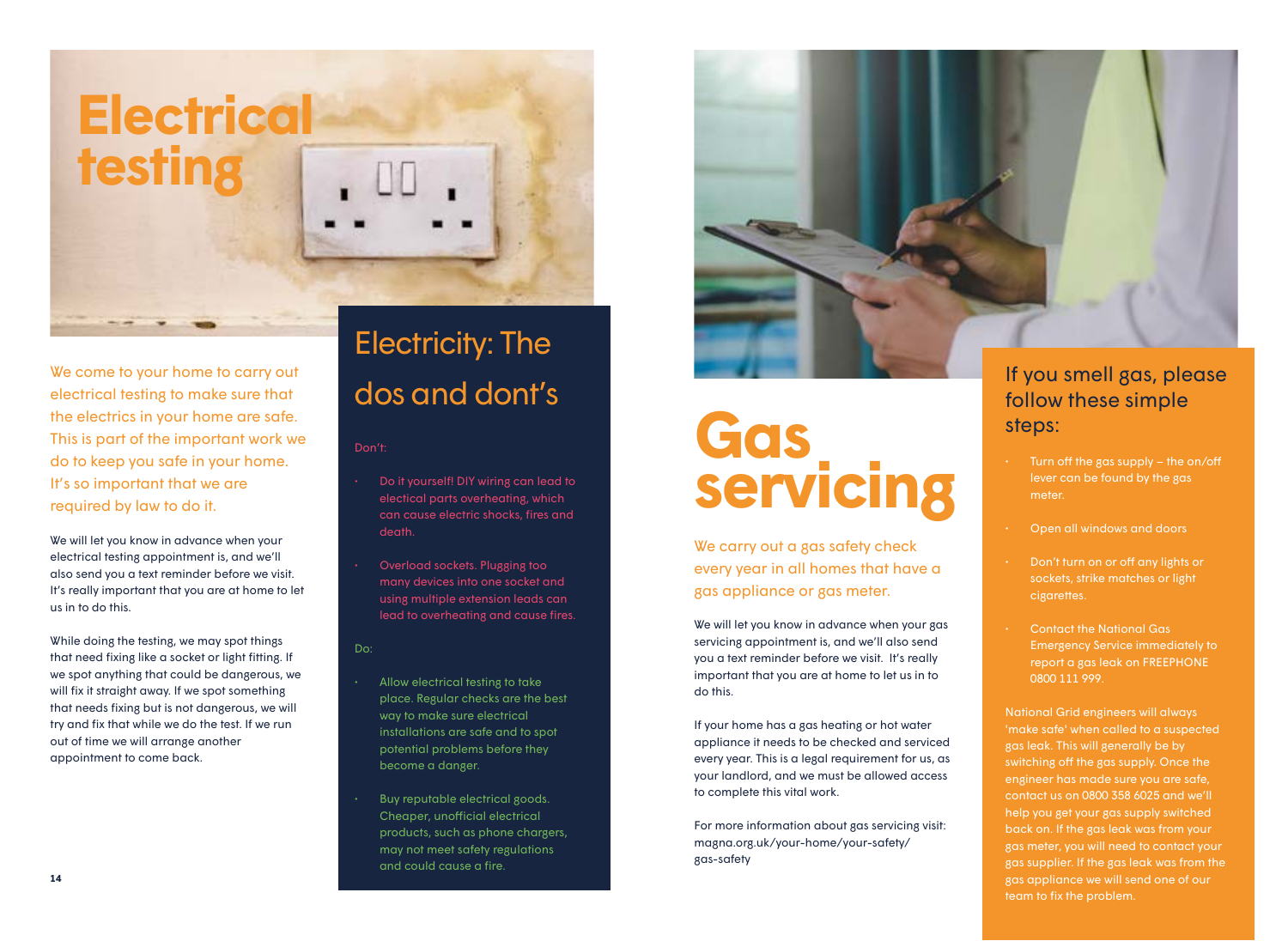## Getting along with your neighbours

As we enjoy the summer months and better weather, it's really important that we think about our impact on our neighbours and be considerate to their needs.

There are lots of things which can upset your neighbours and we all want to make sure that we avoid this as much as possible. Examples of this include:

- Children playing
- One off parties
- People being rude, or giving you a 'funny' look
- Cats and dogs roaming or fouling
- Disputes on social media such as Facebook
- Normal household noise eg. Vacuuming, occasional door slamming
- Inconsiderate parking.

We have limited power to deal with these issues and sometimes they can become a real problem if not addressed. We can help to mediate with neighbours if there are issues but there are a few things that you can do to try and prevent these disputes from escalating:

Talk to your neighbour. Discuss how their behaviour made you feel. They might not



be aware that their actions have upset you.

- If your neighbour speaks to you about what you're doing, take into account their circumstances and if you were in their shoes, how you would feel.
- If you're going to have a party, BBQ or other social events then let your neighbour know beforehand. You could even invite them!
- If you're having a BBQ, think about where the smoke will go - will this go over their washing or into their house?
- Think about where your guests are parking. Are you taking spaces away from your neighbours so they are unable to park? Could your guests park somewhere different or could you speak to your neighbours and see if a space may be free?
- Try to keep noise to a minimum, especially in the evenings.
- **16 17** If children are making noise, then be mindful that kids will just be having fun and they don't mean any harm. Why not have a friendly chat with them to ask them to keep the noise down?
- If your neighbour is continuously making noise and you have spoken to them already, we would suggest making a log of when and where the noise happens and use an app like the noise app, to record and log the incident. Once you have gathered this data over a couple of weeks, contact us and our community safety team can try to help mediate the situation.

For more information, or to report antisocial behaviour, visit: [magna.org.uk/](http://magna.org.uk/your-home/anti-social-behaviour) [your-home/anti-social-behaviour](http://magna.org.uk/your-home/anti-social-behaviour)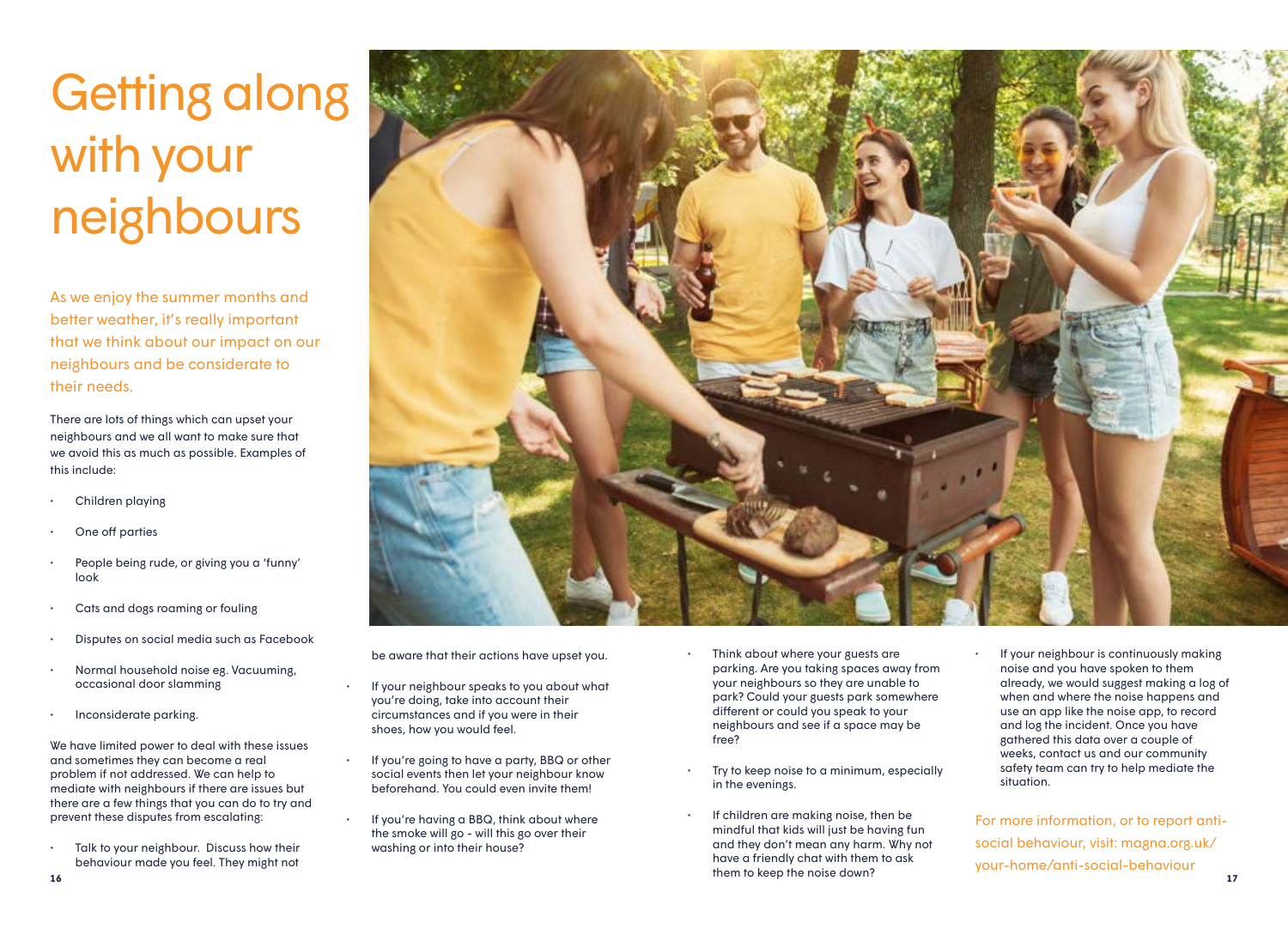# <span id="page-9-0"></span>**Do you have a community project that needs funding?**

We want to work with people in our communities to create great places where people choose to live. And we know that sometimes local groups or communities need a little extra support to help really make a difference.

We've launched a new community development fund that people in our communities can bid for. This fund is designed to help communities develop and to help projects and programs that align with what we stand for.

Specifically, we're able to support local not-for-profit organisations, charities, groups, schools or communities with activities and programmes that have the potential to benefit our customers and/or the communities in

areas where we have homes. We'll also need to make s ure that any activity aligns with our prioritie s and our approach, and we'll want to tell other people about it so we can help to promote t h e impac t of t h e funding.

We've put together some guidance on our website, with an application form, so why not take a look and see if we can make a difference to your community, together. [magna.org.uk/community/community-](https://www.magna.org.uk/community/community-services/community-development-fund)

services/community-development-fund







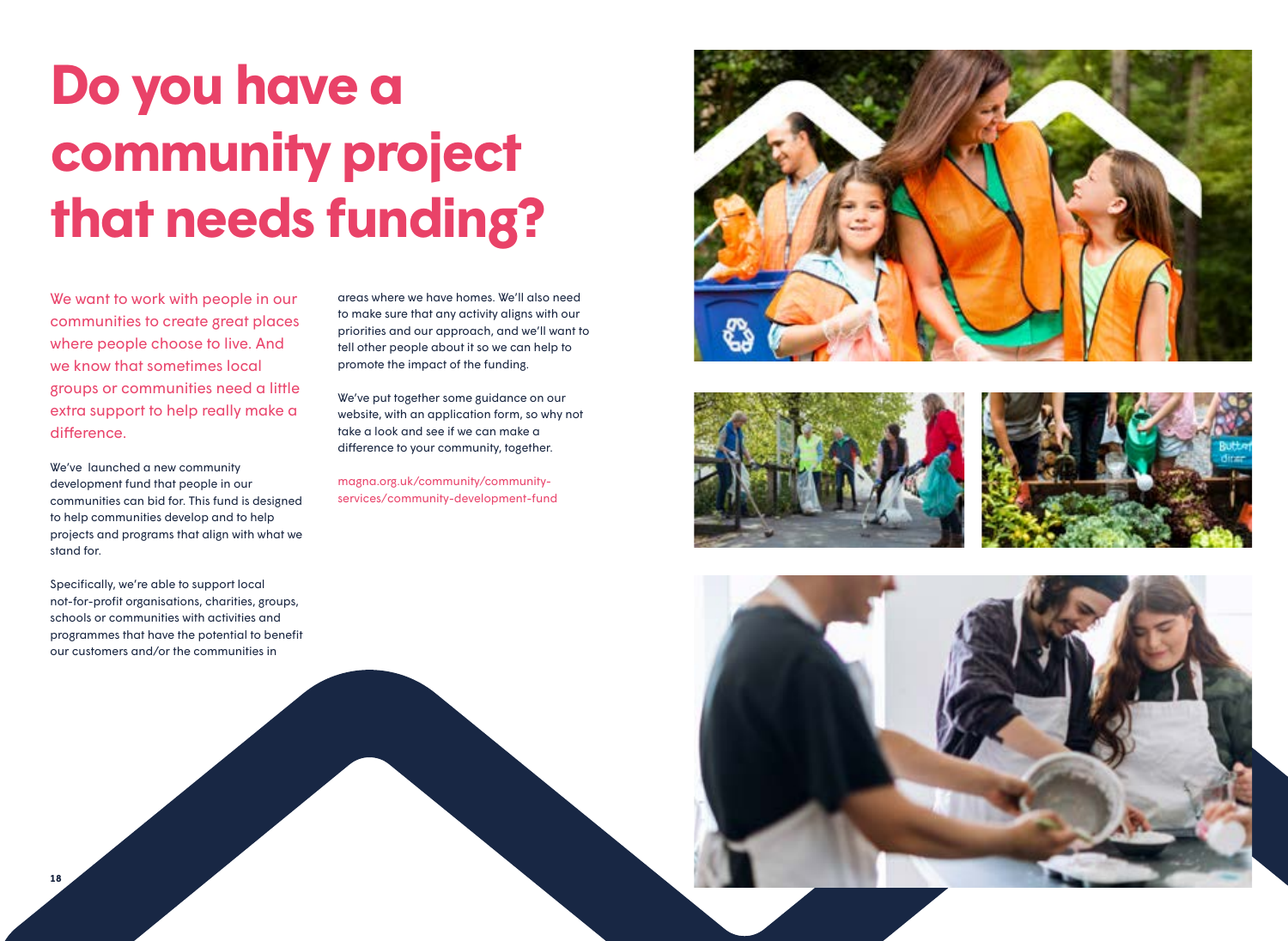<span id="page-10-0"></span>



## Give us a wave if you see us out and about!

#### We're excited to see our new vans out on the road, with our colleagues in their smart uniforms! Have you seen them yet?

We've been changing how we look over the last 18 months, with the introduction of new colours and an updated logo – you'll have seen this being used already within Opendoor, our website and social media channels.

Our vans and the colleagues that drive them are the most visible part of Magna because you see them out and about every day - they really represent Magna - but we had different van and uniform styles and colours across the area which started to get confusing. So, we'll be rolling out these new designs over time, as we replace and repair any vans we have, so you'll see a mixture of old and new on the roads for a while.

The new vans are blue, and so are the uniforms to match. We think they look rather smart!

If you see our colleagues out and about, why not give them a wave?





## **Changing** how we communicate

We're starting to use email and text messages as a way to communicate with you. It's one of the ways we're working to improve our services and offer a great customer experience.

In particular, when you book a repair or have a gas or electrical testing appointment, you'll receive a text message to confirm the appointment and also to remind you nearer the time that it's coming up soon.

But to send these, we need to have your up to date contact details. So, when you call us, we'll check these with you.

You could always drop us an email to let us have your preferred email address and mobile phone number so we can update your details: contactus@magna.org.uk

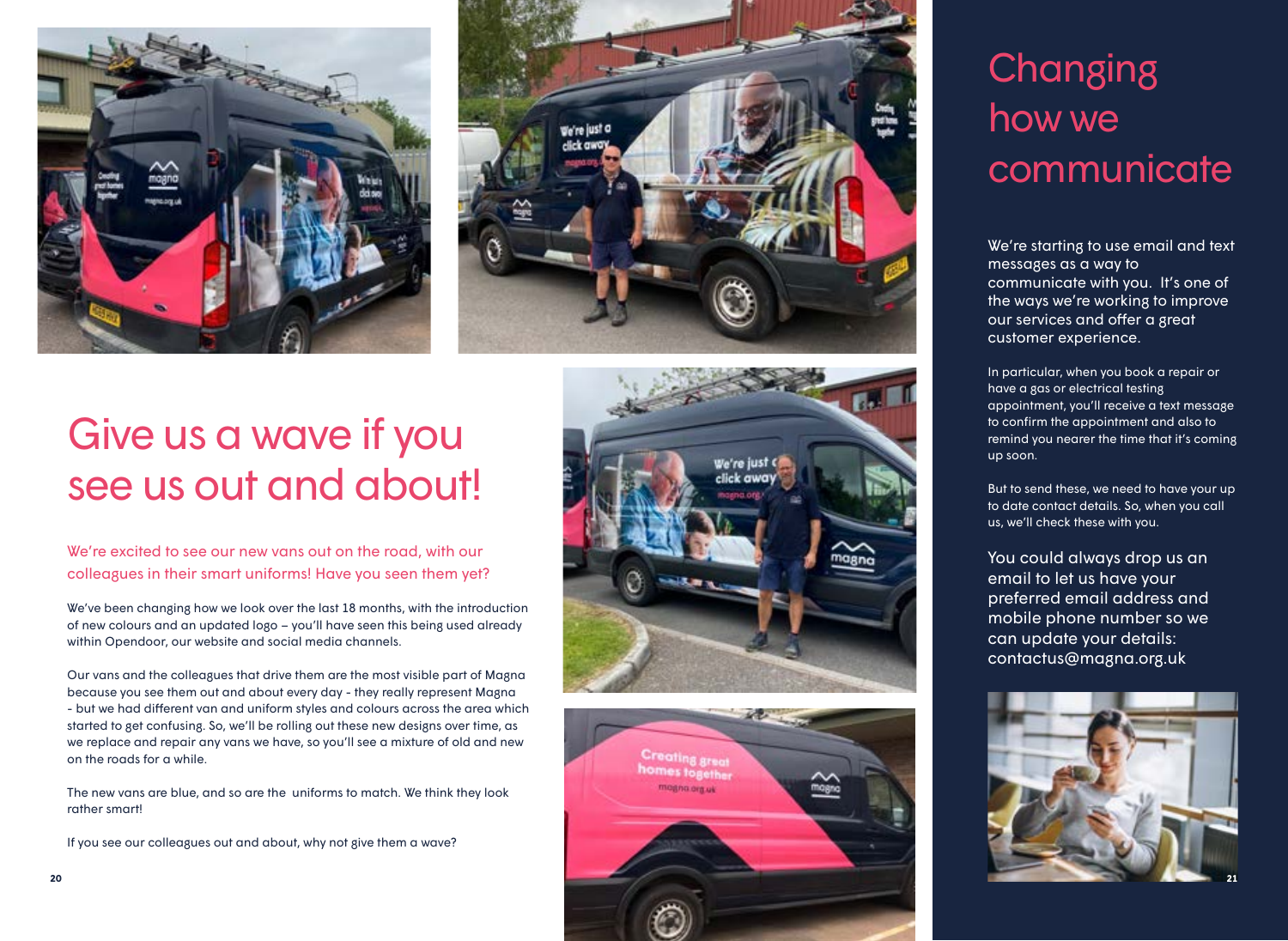## <span id="page-11-0"></span>**Our new board members**

We've welcomed a number of new members to our board and committees recently. We now have 12 board members and 3 independent committee members.

Our Board is responsible for the proper conduct of our business in accordance with our rules. The overall purpose of the Board is to set our vision and strategy and to direct, control and scrutinise the business.



**Jonathan Cowie**  Independent member of the risk and audit committee. Currently Chief Operating Officer at Vivid Housing.



Rachel Crownshaw Board member. Currently Managing Director (South) at GreenSquareAccord.



Peter Nourse Board member. Currently the Director of Assets at Clarion Housing Group.

Jesse Meek

**22 23** Board member. Currently the Director of Asset and Building Safety at One Housing



Board members come from a range of backgrounds and all bring expertise to the Board, both from within and outside

They are all committed to social housing and ensuring that we deliver our ambitions for our customers. They meet on a regular basis, both in full board meetings, or in a range of committees, to make sure that we are delivering what we say we will, and that we are managing our finances and

the housing sector.

our resources well.

Nigel Perryman Board member. Non-executive director with Riverside Housing Group, Worthing Homes and Rosebery Housing Association.

You can find out more about our board members on our website: [magna.org.](http://magna.org.uk/about-us/people/our-board ) [uk/about-us/people/](http://magna.org.uk/about-us/people/our-board ) [our-board](http://magna.org.uk/about-us/people/our-board ) 

## **Come and join our customer scrutiny group!**

There's still an opportunity to join this group and make a real difference to improve services for other customers.

The group's aim is to work with us to check and challenge our service delivery and performance, to help improve services using evidence based feedback from our customers.

### Could this be you?

As part of this voluntary role you'll be:

- Taking a detailed look at how we can improve our services
- Working with us to collect evidence about how our services work and talking with other customers about their experiences with our services
- Using what you learn to recommend changes that will improve our services in the future to give a better customer experience.

### So what's in it for you?

This is a great opportunity to make our services better for all our customers, using your existing skills and knowledge. You'll learn some new skills and be a key part of helping us to move forward and, if you're looking for employment, it's a chance to add great experience to your CV.

You'll be working as part of a team made up of customers and people from Magna, to bring your unique perspective to our work.

We'd like a broad range of customers of all ages to make up the group, so, no matter what type of home you're in, where you live, or what your background is, we'd like to hear from you. And you can do all this from your home.

### What skills do I need?

You don't need any previous experience but, to begin with the group will be working online so you will need some IT knowledge and your own laptop or tablet.

All we ask is that you commit some of your valuable time to the group and take part in any relevant training to help you help us to be a better housing association.

If this sounds like the role for you and you'd like to know more, two of our group members are keen to speak with you about why they are involved, what the group has done, and what you can expect!

Contact Neil Bliss, Customer & Community Involvement Officer, email engage@magna.org.uk or call 01984 635134